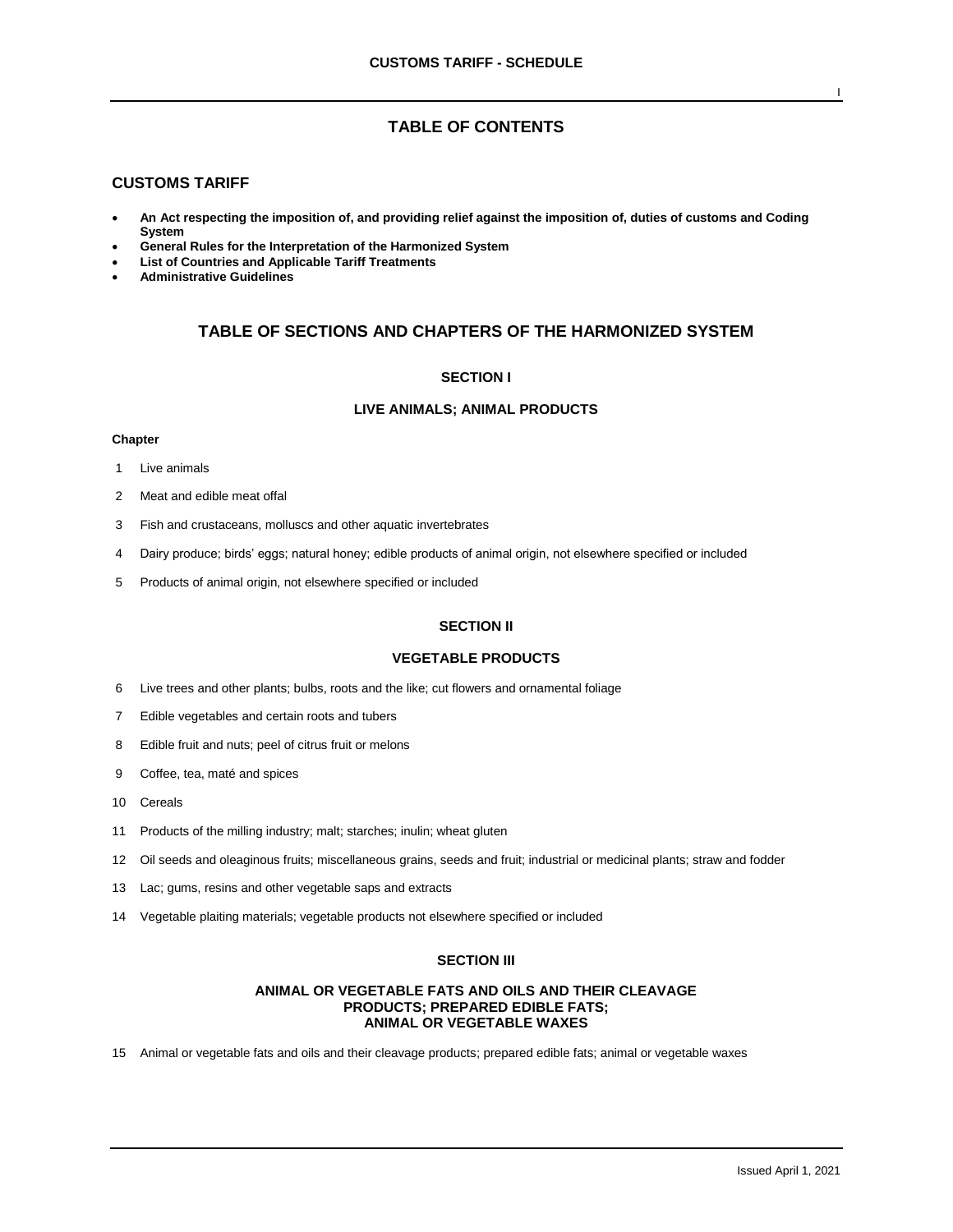### **SECTION IV**

# **PREPARED FOODSTUFFS; BEVERAGES, SPIRITS AND VINEGAR; TOBACCO AND MANUFACTURED TOBACCO SUBSTITUTES**

#### **Chapter**

- 16 Preparations of meat, of fish or of crustaceans, molluscs or other aquatic invertebrates
- 17 Sugars and sugar confectionery
- 18 Cocoa and cocoa preparations
- 19 Preparations of cereals, flour, starch or milk; pastry cooks' products
- 20 Preparations of vegetables, fruit, nuts or other parts of plants
- 21 Miscellaneous edible preparations
- 22 Beverages, spirits and vinegar
- 23 Residues and waste from the food industries; prepared animal fodder
- 24 Tobacco and manufactured tobacco substitutes

### **SECTION V**

### **MINERAL PRODUCTS**

- 25 Salt; sulphur; earths and stone; plastering materials, lime and cement
- 26 Ores, slag and ash
- 27 Mineral fuels, mineral oils and products of their distillation; bituminous substances; mineral waxes

### **SECTION VI**

## **PRODUCTS OF THE CHEMICAL OR ALLIED INDUSTRIES**

- 28 Inorganic chemicals; organic or inorganic compounds of precious metals, of rare-earth metals, of radioactive elements or of isotopes
	- I. Chemical elements
	- II. Inorganic acids and inorganic oxygen compounds of non-metals
	- III. Halogen or sulphur compounds of non-metals
	- IV. Inorganic bases and oxides, hydroxides and peroxides of metals
	- V. Salts and peroxysalts, of inorganic acids and metals
	- VI. Miscellaneous
- 29 Organic chemicals
	- I. Hydrocarbons and their halogenated, sulphonated, nitrated or nitrosated derivatives
	- II. Alcohols and their halogenated, sulphonated, nitrated or nitrosated derivatives
	- III. Phenols, phenol-alcohols and their halogenated, sulphonated, nitrated or nitrosated derivatives

II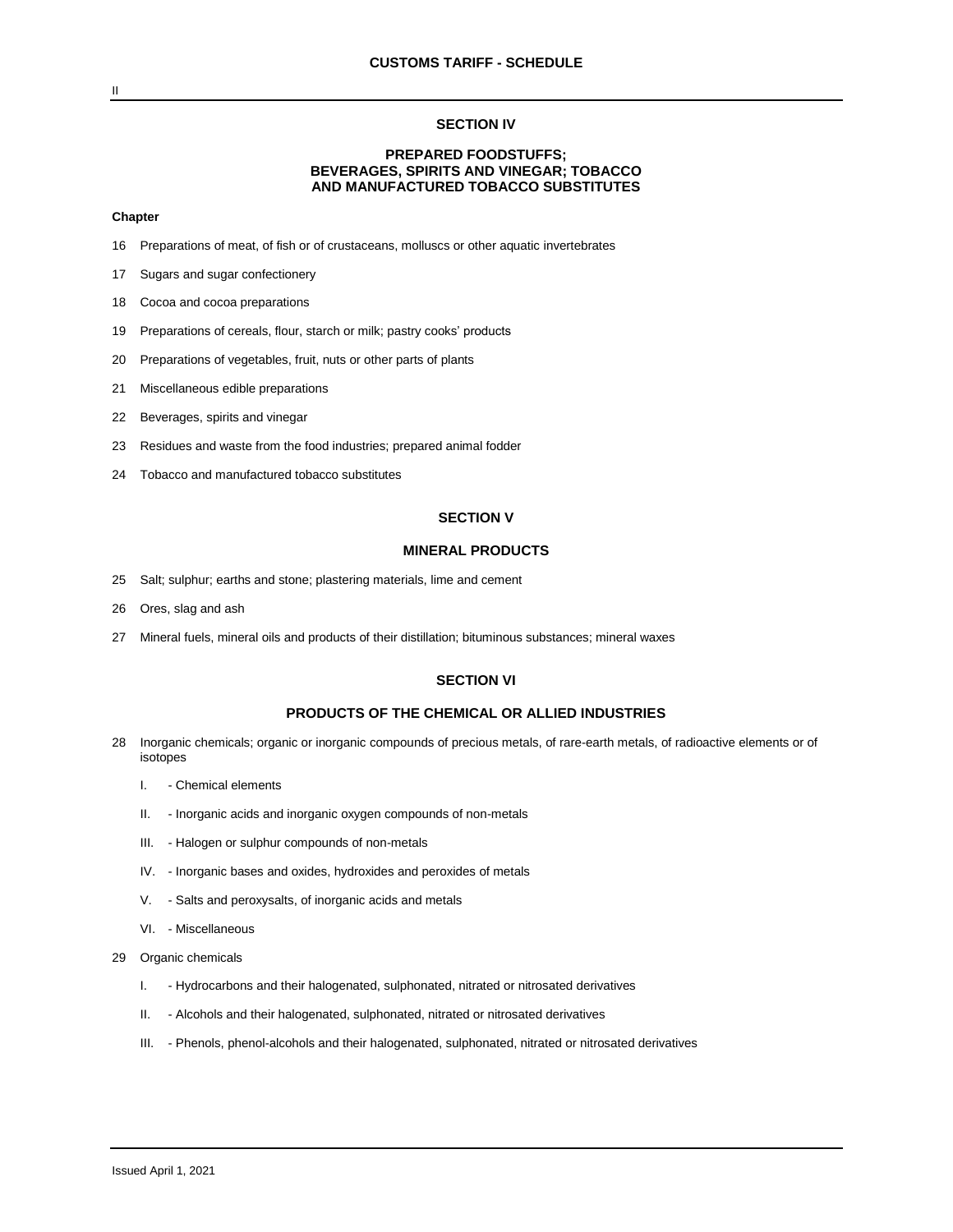### **Chapter**

- IV. Ethers, alcohol peroxides, ether peroxides, ketone peroxides, epoxides with a three-membered ring, acetals and hemiacetals, and their halogenated, sulphonated, nitrated or nitrosated derivatives
- V. Aldehyde-function compounds
- VI. Ketone-function compounds and quinone-function compounds
- VII. Carboxylic acids and their anhydrides, halides, peroxides and peroxyacids and their halogenated, sulphonated, nitrated or nitrosated derivatives
- VIII. Esters of inorganic acids of non-metals and their salts, and their halogenated, sulphonated, nitrated or nitrosated derivatives
- IX. Nitrogen-function compounds
- X. Organo-inorganic compounds, heterocyclic compounds, nucleic acids and their salts, and sulphonamides
- XI. Provitamins, vitamins and hormones
- XII. Glycosides and alkaloids, natural or reproduced by synthesis, and their salts, ethers, esters and other derivatives
- XIII. Other organic compounds
- 30 Pharmaceutical products
- 31 Fertilizers
- 32 Tanning or dyeing extracts; tannins and their derivatives; dyes, pigments and other colouring matter; paints and varnishes; putty and other mastics; inks
- 33 Essential oils and resinoids; perfumery, cosmetic or toilet preparations
- 34 Soap, organic surface-active agents, washing preparations, lubricating preparations, artificial waxes, prepared waxes, polishing or scouring preparations, candles and similar articles, modelling pastes, "dental waxes" and dental preparations with a basis of plaster
- 35 Albuminoidal substances; modified starches; glues; enzymes
- 36 Explosives; pyrotechnic products; matches; pyrophoric alloys; certain combustible preparations
- 37 Photographic or cinematographic goods
- 38 Miscellaneous chemical products

## **SECTION VII**

## **PLASTICS AND ARTICLES THEREOF; RUBBER AND ARTICLES THEREOF**

- 39 Plastics and articles thereof
	- I. Primary forms
	- II. Waste, parings and scrap; semi-manufactures; articles
- 40 Rubber and articles thereof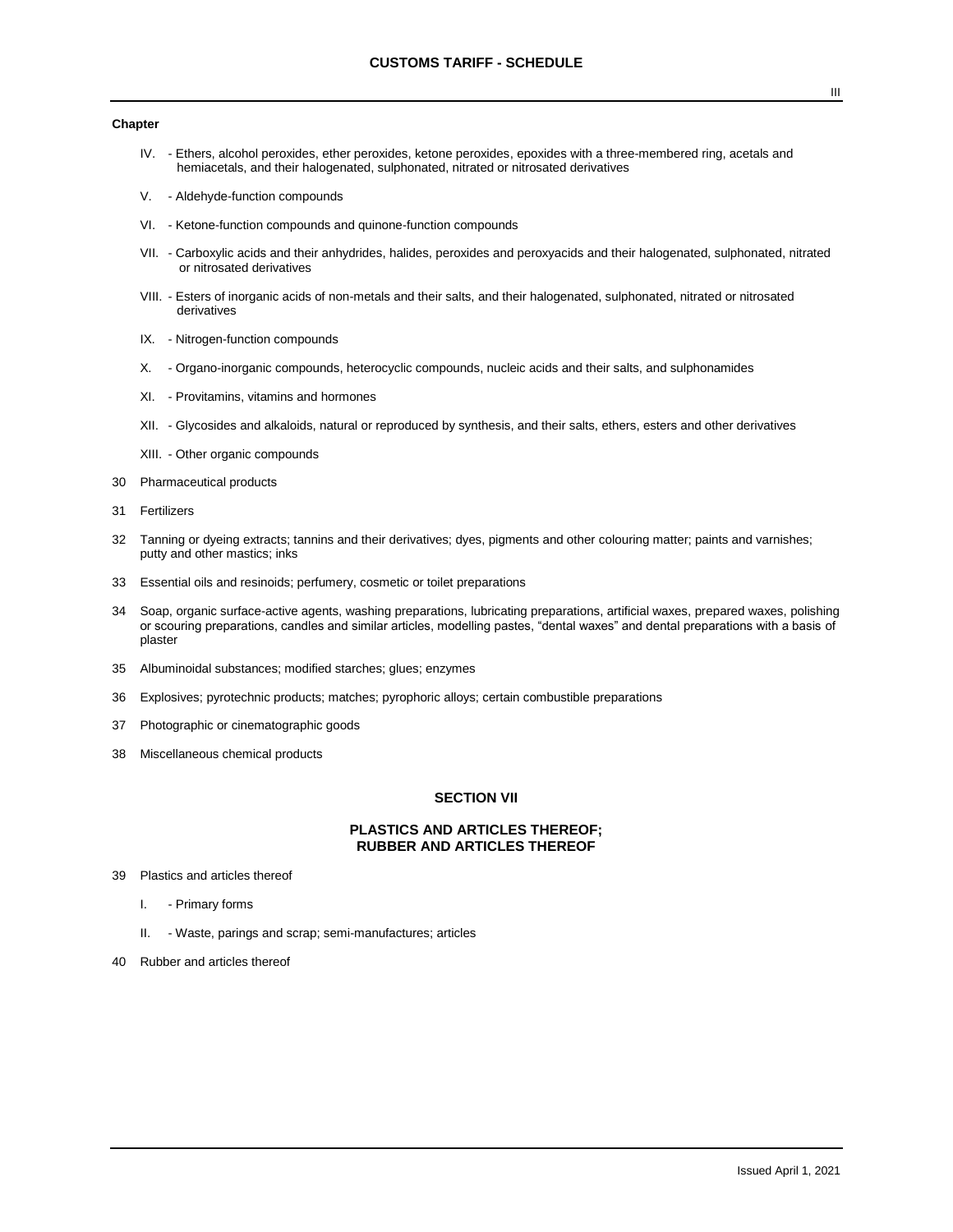### **SECTION VIII**

# **RAW HIDES AND SKINS, LEATHER, FURSKINS AND ARTICLES THEREOF; SADDLERY AND HARNESS; TRAVEL GOODS, HANDBAGS AND SIMILAR CONTAINERS; ARTICLES OF ANIMAL GUT (OTHER THAN SILK-WORM GUT)**

### **Chapter**

- 41 Raw hides and skins (other than furskins) and leather
- 42 Articles of leather; saddlery and harness; travel goods, handbags and similar containers; articles of animal gut (other than silkworm gut)
- 43 Furskins and artificial fur; manufactures thereof

# **SECTION IX**

## **WOOD AND ARTICLES OF WOOD; WOOD CHARCOAL; CORK AND ARTICLES OF CORK; MANUFACTURES OF STRAW, OF ESPARTO OR OF OTHER PLAITING MATERIALS; BASKETWARE AND WICKERWORK**

- 44 Wood and articles of wood; wood charcoal
- 45 Cork and articles of cork
- 46 Manufactures of straw, of esparto or of other plaiting materials; basketware and wickerwork

### **SECTION X**

# **PULP OF WOOD OR OF OTHER FIBROUS CELLULOSIC MATERIAL; RECOVERED (WASTE AND SCRAP) PAPER OR PAPERBOARD; PAPER AND PAPERBOARD AND ARTICLES THEREOF**

- 47 Pulp of wood or of other fibrous cellulosic material; recovered (waste and scrap) paper or paperboard
- 48 Paper and paperboard; articles of paper pulp, of paper or of paperboard
- 49 Printed books, newspapers, pictures and other products of the printing industry; manuscripts, typescripts and plans

### **SECTION XI**

### **TEXTILES AND TEXTILE ARTICLES**

- 50 Silk
- 51 Wool, fine or coarse animal hair; horsehair yarn and woven fabric
- 52 Cotton
- 53 Other vegetable textile fibres; paper yarn and woven fabrics of paper yarn
- 54 Man-made filaments; strip and the like of man-made textile materials
- 55 Man-made staple fibres
- 56 Wadding, felt and nonwovens; special yarns; twine, cordage, ropes and cables and articles thereof
- 57 Carpets and other textile floor coverings
- 58 Special woven fabrics; tufted textile fabrics; lace; tapestries; trimmings; embroidery

IV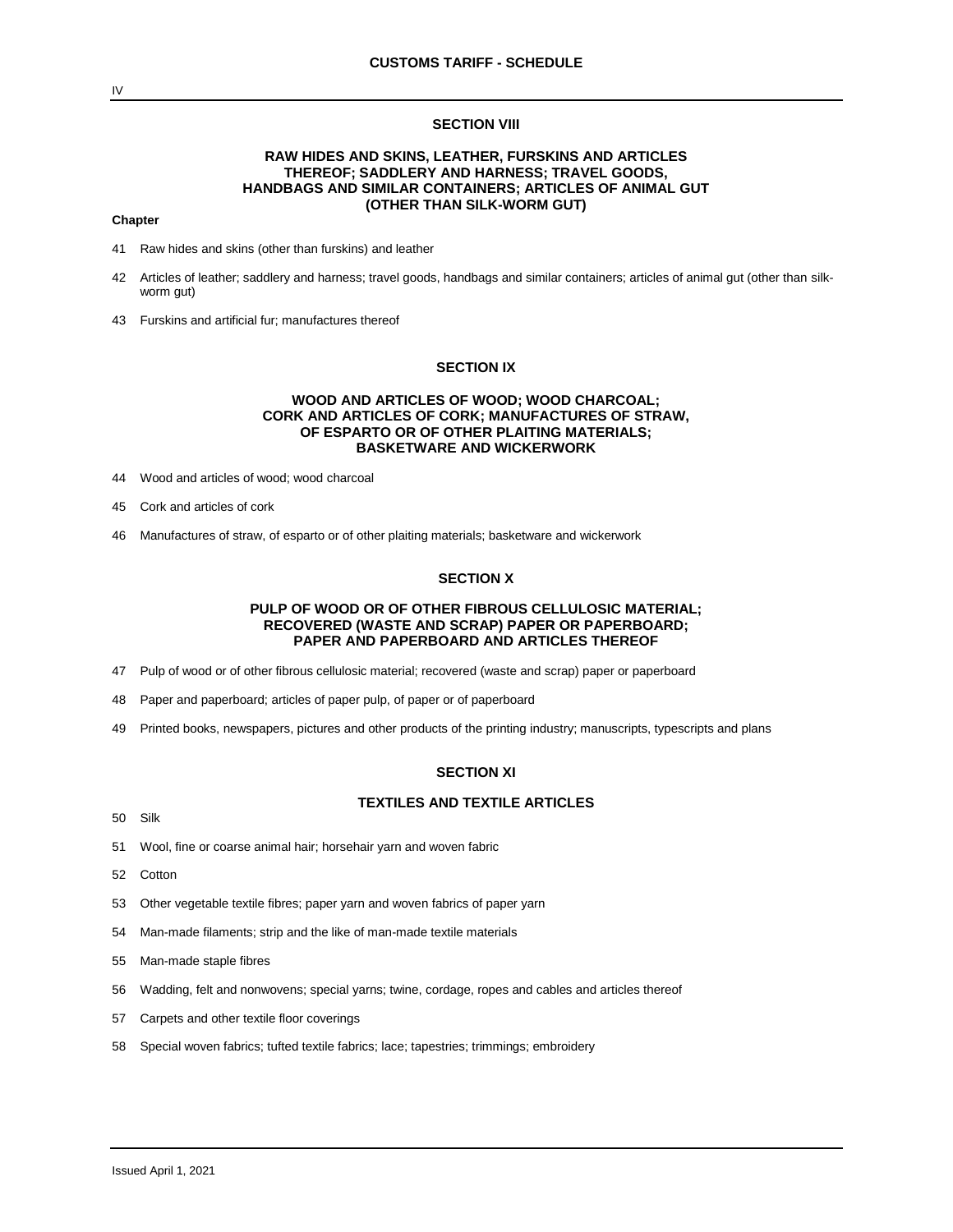#### **Chapter**

- 59 Impregnated, coated, covered or laminated textile fabrics; textile articles of a kind suitable for industrial use
- 60 Knitted or crocheted fabrics
- 61 Articles of apparel and clothing accessories, knitted or crocheted
- 62 Articles of apparel and clothing accessories, not knitted or crocheted
- 63 Other made up textile articles; sets; worn clothing and worn textile articles; rags
	- I. Other made up textile articles
	- II. Sets
	- III. Worn clothing and worn textile articles; rags

## **SECTION XII**

## **FOOTWEAR, HEADGEAR, UMBRELLAS, SUN UMBRELLAS, WALKING-STICKS, SEAT-STICKS, WHIPS, RIDING-CROPS AND PARTS THEREOF; PREPARED FEATHERS AND ARTICLES MADE THEREWITH; ARTIFICIAL FLOWERS; ARTICLES OF HUMAN HAIR**

- 64 Footwear, gaiters and the like; parts of such articles
- 65 Headgear and parts thereof
- 66 Umbrellas, sun umbrellas, walking-sticks, seat-sticks, whips, riding-crops and parts thereof
- 67 Prepared feathers and down and articles made of feathers or of down; artificial flowers; articles of human hair

## **SECTION XIII**

### **ARTICLES OF STONE, PLASTER, CEMENT, ASBESTOS, MICA OR SIMILAR MATERIALS; CERAMIC PRODUCTS; GLASS AND GLASSWARE**

- 68 Articles of stone, plaster, cement, asbestos, mica or similar materials
- 69 Ceramic products
	- I. Goods of siliceous fossil meals or of similar siliceous earths, and refractory goods
	- II. Other ceramic products
- 70 Glass and glassware

### **SECTION XIV**

## **NATURAL OR CULTURED PEARLS, PRECIOUS OR SEMI-PRECIOUS STONES, PRECIOUS METALS, METALS CLAD WITH PRECIOUS METAL AND ARTICLES THEREOF; IMITATION JEWELLERY; COIN**

- 71 Natural or cultured pearls, precious or semi-precious stones, precious metals, metals clad with precious metal and articles thereof; imitation jewellery; coin
	- I. Natural or cultured pearls and precious or semi-precious stones
	- II. Precious metals and metals clad with precious metal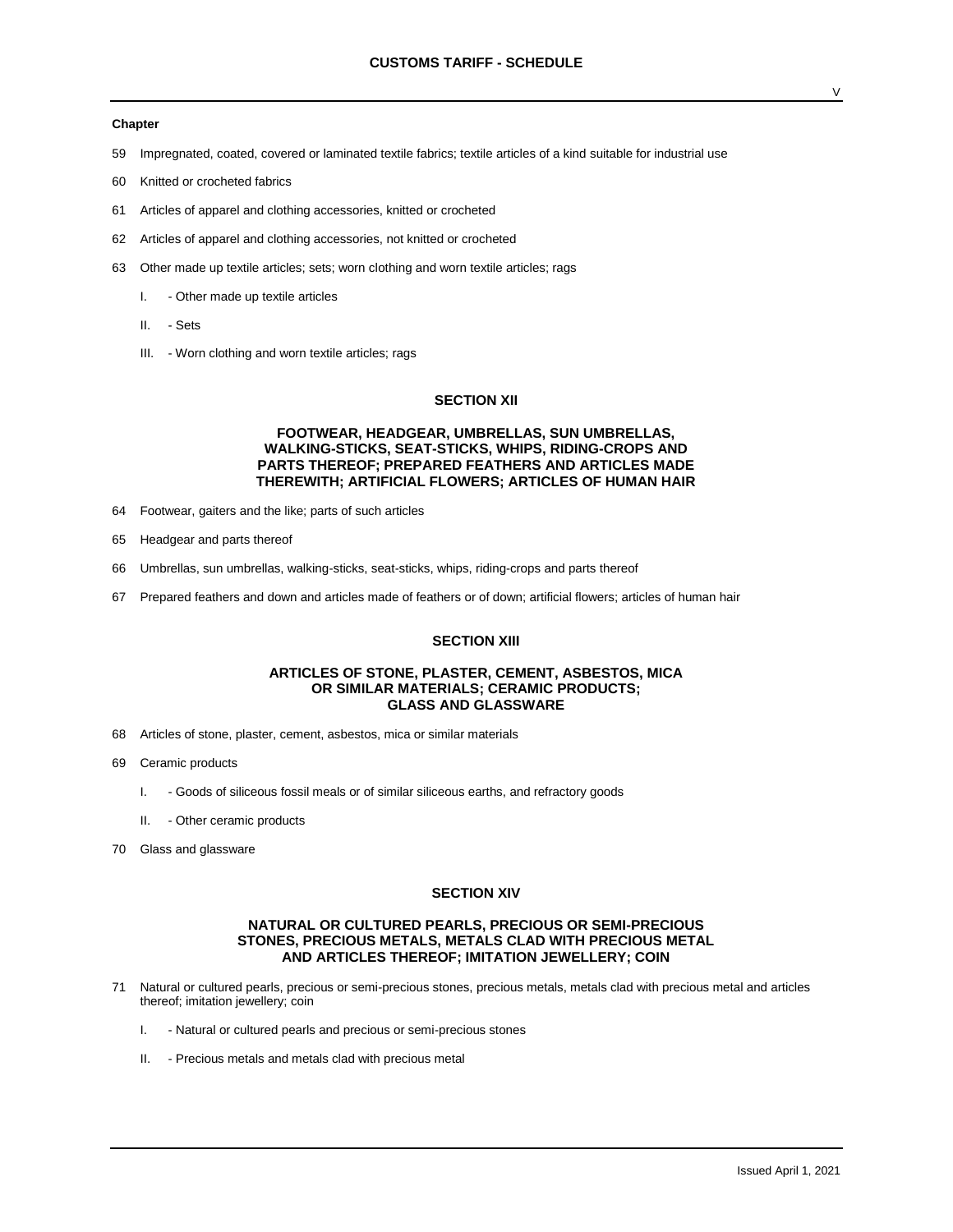### VI

### **Chapter**

III. - Jewellery, goldsmiths' and silversmiths' wares and other articles

## **SECTION XV**

## **BASE METALS AND ARTICLES OF BASE METAL**

### **Chapter**

- 72 Iron and steel
	- I. Primary materials; products in granular or powder form
	- II. Iron and non-alloy steel
	- III. Stainless steel
	- IV. Other alloy steel; hollow drill bars and rods, of alloy or non-alloy steel
- 73 Articles of iron or steel
- 74 Copper and articles thereof
- 75 Nickel and articles thereof
- 76 Aluminum and articles thereof
- 77 (*Reserved for possible future use in the Harmonized System*)
- 78 Lead and articles thereof
- 79 Zinc and articles thereof
- 80 Tin and articles thereof
- 81 Other base metals; cermets; articles thereof
- 82 Tools, implements, cutlery, spoons and forks, of base metal; parts thereof of base metal
- 83 Miscellaneous articles of base metal

### **SECTION XVI**

## **MACHINERY AND MECHANICAL APPLIANCES; ELECTRICAL EQUIPMENT; PARTS THEREOF; SOUND RECORDERS AND REPRODUCERS, TELEVISION IMAGE AND SOUND RECORDERS AND REPRODUCERS, AND PARTS AND ACCESSORIES OF SUCH ARTICLES**

- 84 Nuclear reactors, boilers, machinery and mechanical appliances; parts thereof
- 85 Electrical machinery and equipment and parts thereof; sound recorders and reproducers, television image and sound recorders and reproducers, and parts and accessories of such articles

## **SECTION XVII**

## **VEHICLES, AIRCRAFT, VESSELS AND ASSOCIATED TRANSPORT EQUIPMENT**

86 Railway or tramway locomotives, rolling-stock and parts thereof; railway or tramway track fixtures and fittings and parts thereof; mechanical (including electro-mechanical) traffic signalling equipment of all kinds